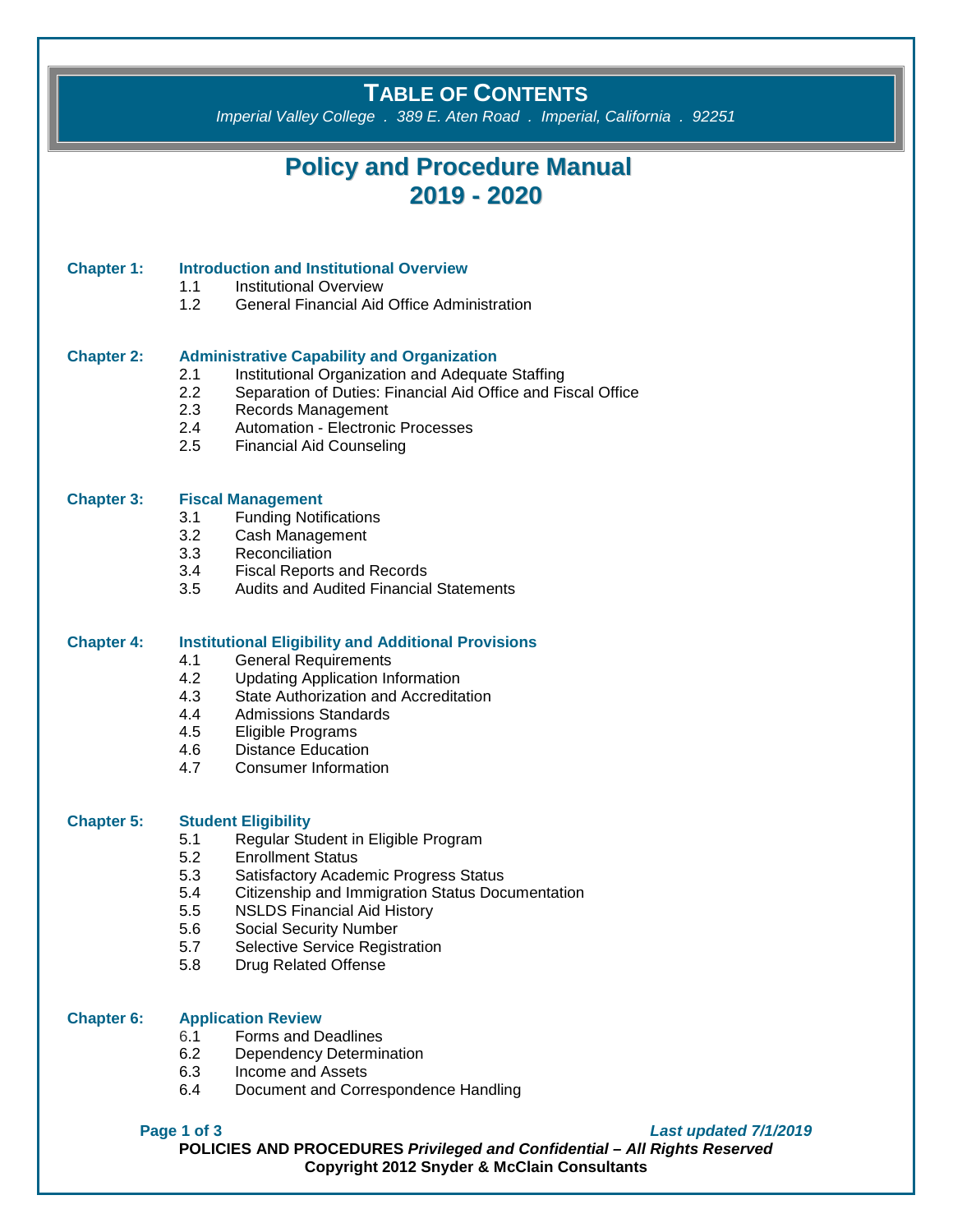# **TABLE OF CONTENTS**

*Imperial Valley College . 389 E. Aten Road . Imperial, California . 92251*

|                    | 6.5<br>6.6<br>6.7                                    | SAR-ISIR Codes and Comments and NSLDS History<br><b>Transfer Monitoring</b><br><b>Resolving Conflicting Data</b>                                                                                                                                                                                                                                          |
|--------------------|------------------------------------------------------|-----------------------------------------------------------------------------------------------------------------------------------------------------------------------------------------------------------------------------------------------------------------------------------------------------------------------------------------------------------|
| <b>Chapter 7:</b>  | <b>Verification</b><br>7.1<br>7.2<br>7.3             | <b>Applicant Requirements</b><br>Selection of Applicants<br>Acceptable Documentation and Forms                                                                                                                                                                                                                                                            |
| <b>Chapter 8:</b>  | 8.1<br>8.2<br>8.3                                    | <b>Need Analysis</b><br><b>Principles of Need Analysis</b><br>Cost of Attendance (COA)<br><b>Expected Family Contribution (EFC) Formulas</b>                                                                                                                                                                                                              |
| <b>Chapter 9:</b>  | 9.1<br>9.2<br>9.3<br>9.4<br>9.5<br>9.6<br>9.7<br>9.8 | <b>Awarding and Packaging</b><br>Packaging Philosophies & Priorities<br>Determining Available Funding and Packaging Parameters<br><b>Calculating Awards &amp; Packaging</b><br>Estimated Financial Aid & Treatment of Other Resources<br><b>Retroactive Awards</b><br><b>Summer Packaging</b><br><b>Award Notifications &amp; Revisions</b><br>Overawards |
| <b>Chapter 10:</b> | 10.1<br>10.2                                         | <b>Professional Judgment and Appeals</b><br>Professional Judgment<br><b>Appeal Process</b>                                                                                                                                                                                                                                                                |
| <b>Chapter 11:</b> | 11.1<br>11.2<br>11.3<br>11.4<br>11.5<br>11.6         | <b>Disbursements</b><br>Methods of Disbursement<br><b>Notifications</b><br><b>Eligibility Confirmation at Disbursement</b><br><b>Timeframes Required</b><br>Interim, Early and Late Disbursements<br><b>Schedules</b>                                                                                                                                     |
| <b>Chapter 12:</b> | 12.2<br>12.3<br>12.4                                 | <b>Refunds and Return of Title IV</b><br>12.1 Withdrawal Process<br>Institutional Refund Policy<br>Return of Title IV and Post-Withdrawal Disbursements<br>Overpayments                                                                                                                                                                                   |
| <b>Chapter 13:</b> | 13.1<br>13.2                                         | <b>Satisfactory Academic Progress</b><br><b>SAP Policy</b><br>Warning or Probation Notifications                                                                                                                                                                                                                                                          |

13.3 SAP Appeal Process

**Page 2 of 3** *Last updated 7/1/2019* **POLICIES AND PROCEDURES** *Privileged and Confidential – All Rights Reserved* **Copyright 2012 Snyder & McClain Consultants**